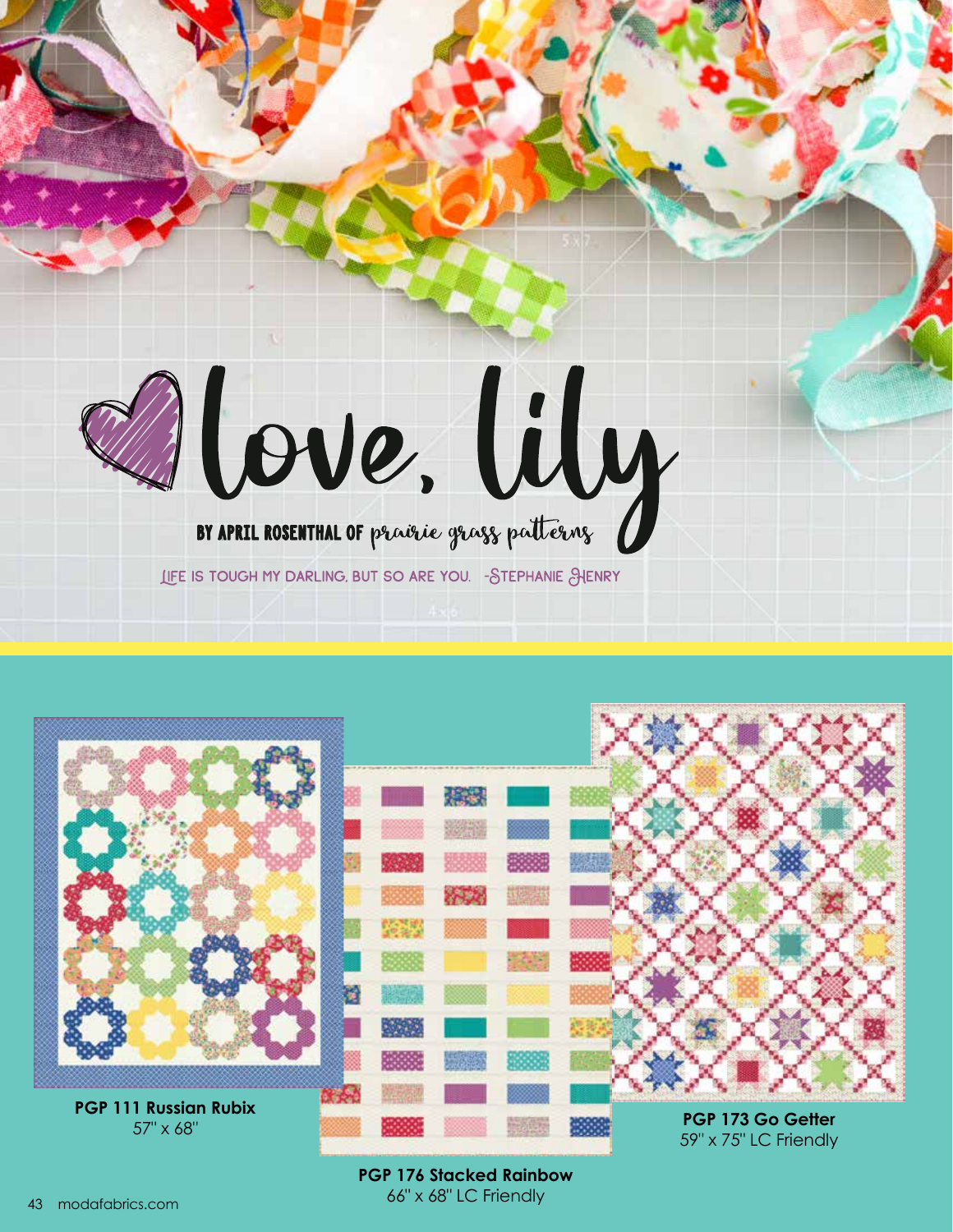There's nothing like having a teenage daughter to add color and beauty to your life. Love, Lily is a collection that I worked on with my own daughter, Lily. She worked with me on the prints, helped me curate colors, and delighted me with her ideas for upcoming projects. This collection is a celebration of youth and beauty, strength and tenderness, quirky and cool, smart and silly—all the lovely things I see inmy own daughter. We hope you love it as much as we have loved creating it for you. I am so excited to bring this fresh, beautiful collection to you

—Love, Lily.

## **SEPTEMBER DELIVERY** moda FABRICS + SUPPLIES



## **PGP 175 Fancy Free Patriotic** 55" x 64"



**PGP 174 Prickly Plant Wall Hanging** 28" x 28" **& Table Runner** 12" x 48"



**PGP 175 Fancy Free Multicolor** 55" x 64" LC Friendly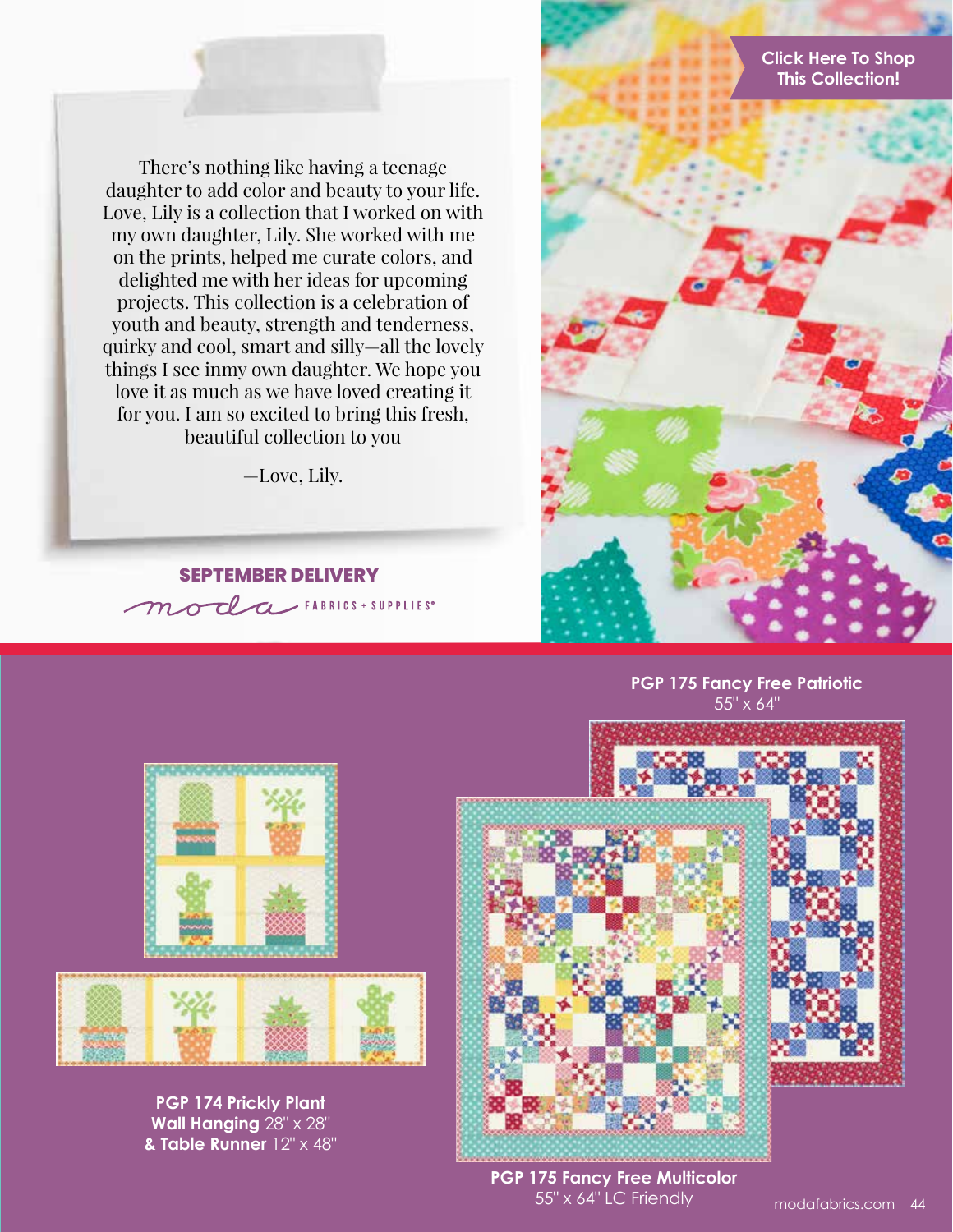## Clove. Lily BY APRIL ROSENTHAL OF



**SEPTEMBER DELIVERY**

FABRICS + SUPPLIES®

45 modafabrics.com